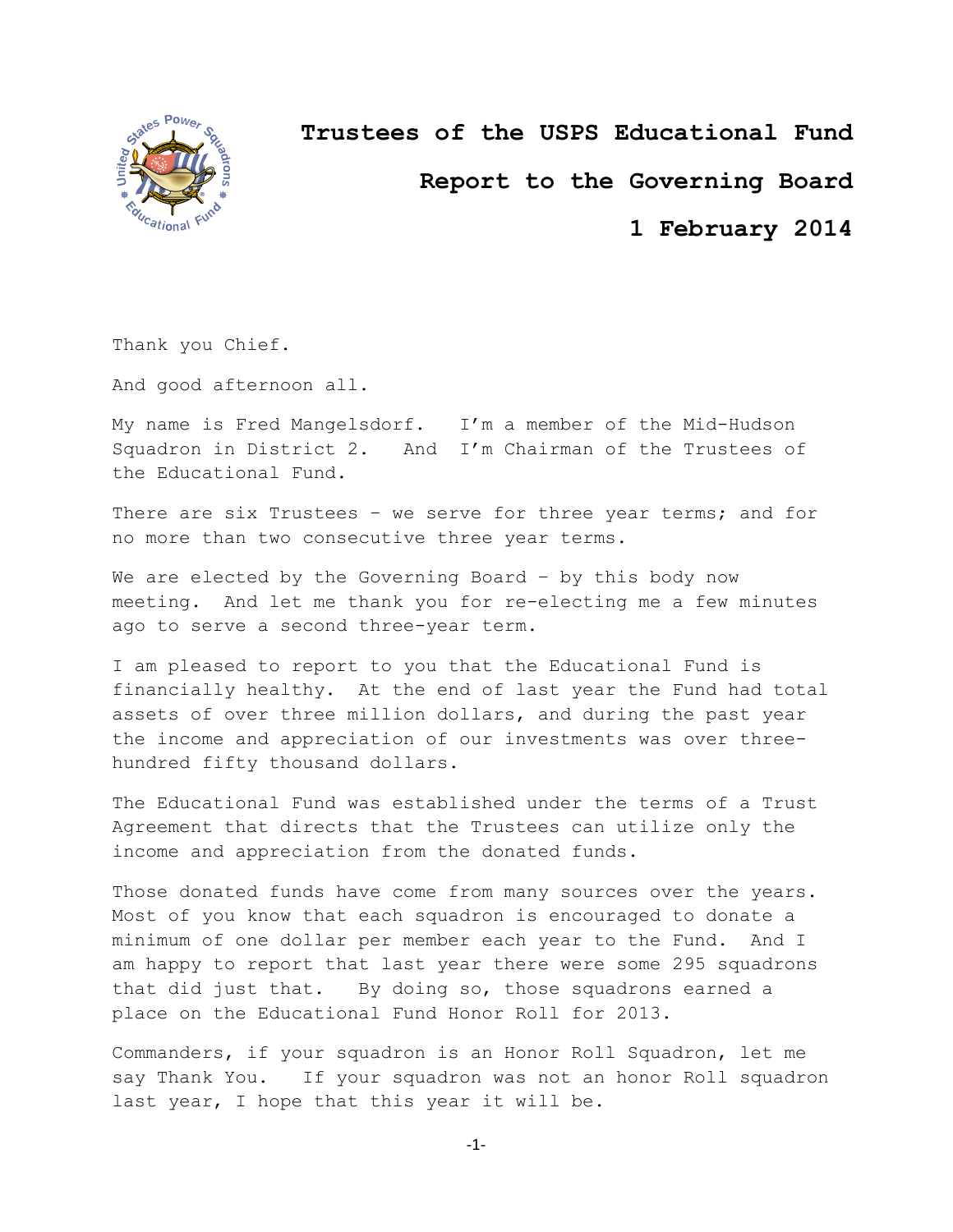Other donations to the Educational Fund come from bequests, outright gifts, and memorial gifts. Some squadrons and individual members memorialize the life of a friend and fellow squadron member by making a donation to the Educational Fund in memory of the friend. If you are considering a philanthropic gift in memory of a departed squadron member, keep in mind that a gift to the Educational Fund will help to support the educational programs of USPS on an ongoing basis.

All gifts to the Educational Fund are very much appreciated. Thank you for your generosity.

Are the monies donated to the Educational Fund put to good use? I believe that they are. Over the years, more than two-hundred grants have been made by the Educational Fund, ranging in size from a few hundred dollars to a grant last year for one-hundred thousand dollars to assist with the roll-out of the USPS/BOAT US On-Line Courses.

The stated purpose of the Fund in the Trust Agreement is to "…promote the development of…educational programs…in marine activities." Most of the projects supported by the Fund are within USPS, but it is not a requirement that they be so. And clearly the Trustees are mindful of the primary mission of USPS to "promote recreational boating skills through education."

Applying for an Educational Fund grant is pretty easy. Just go to the EdFund web site by selecting it from the Site Index on the USPS home page. One of the links will take you to the grant application form. Just complete the form, being mindful of the obligations you agree to if a grant is made to your organization, and hit the Submit button. That's all that it takes.

During the past year the Fund helped to support several USPS projects. These included the USPS Web Site Redesign; the USPS booth at the Boy Scout Jamboree; and the Roll-Out of the On-Line Courses in conjunction with Boat US.

And at our meeting earlier this week the Trustees approved grants to help support three new projects:

A standby generator at HQ to ensure that the new server doesn't go down if there is a power outage; new software that